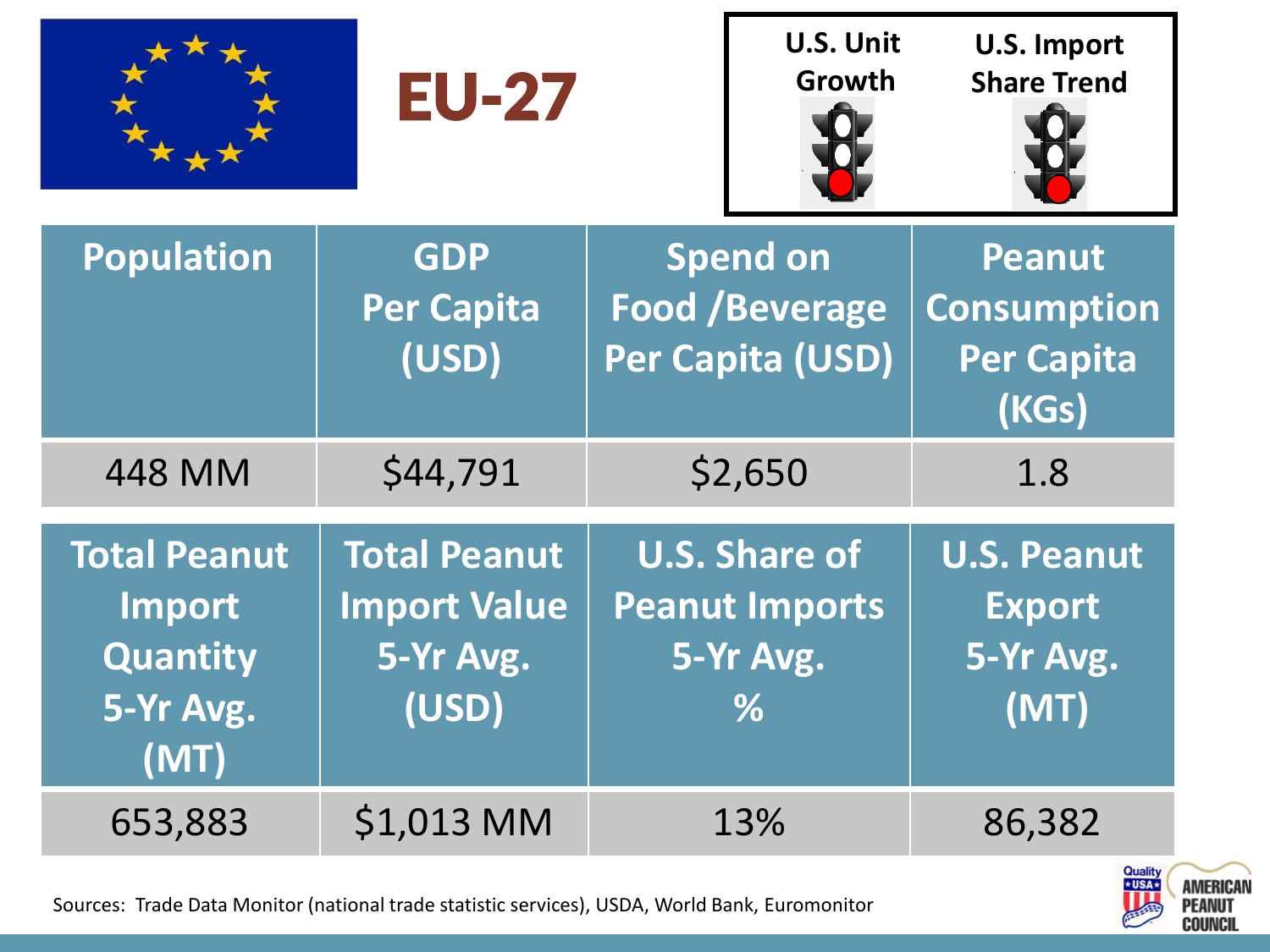|                                                                | UK                                                               | <b>U.S. Unit</b><br>Growth                                         | <b>U.S. Import</b><br><b>Share Trend</b> |                                                                   |
|----------------------------------------------------------------|------------------------------------------------------------------|--------------------------------------------------------------------|------------------------------------------|-------------------------------------------------------------------|
| <b>Population</b>                                              | <b>GDP</b><br><b>Per Capita</b><br>(USD)                         | <b>Spend on</b><br><b>Food /Beverage</b><br>Per Capita (USD)       |                                          | <b>Peanut</b><br><b>Consumption</b><br><b>Per Capita</b><br>(KGs) |
| <b>67 MM</b>                                                   | \$46,483                                                         | \$2,522                                                            |                                          | 2.8                                                               |
| <b>Total Peanut</b><br>Import<br>Quantity<br>5-Yr Avg.<br>(MT) | <b>Total Peanut</b><br><b>Import Value</b><br>5-Yr Avg.<br>(USD) | <b>U.S. Share of</b><br><b>Peanut Imports</b><br>5-Yr Avg.<br>$\%$ |                                          | <b>U.S. Peanut</b><br><b>Export</b><br>5-Yr Avg.<br>(MT)          |
| 145,915                                                        | <b>\$227 MM</b>                                                  | 18%                                                                |                                          | 26,854                                                            |



Sources: Trade Data Monitor (national trade statistic services), USDA, World Bank, Euromonitor